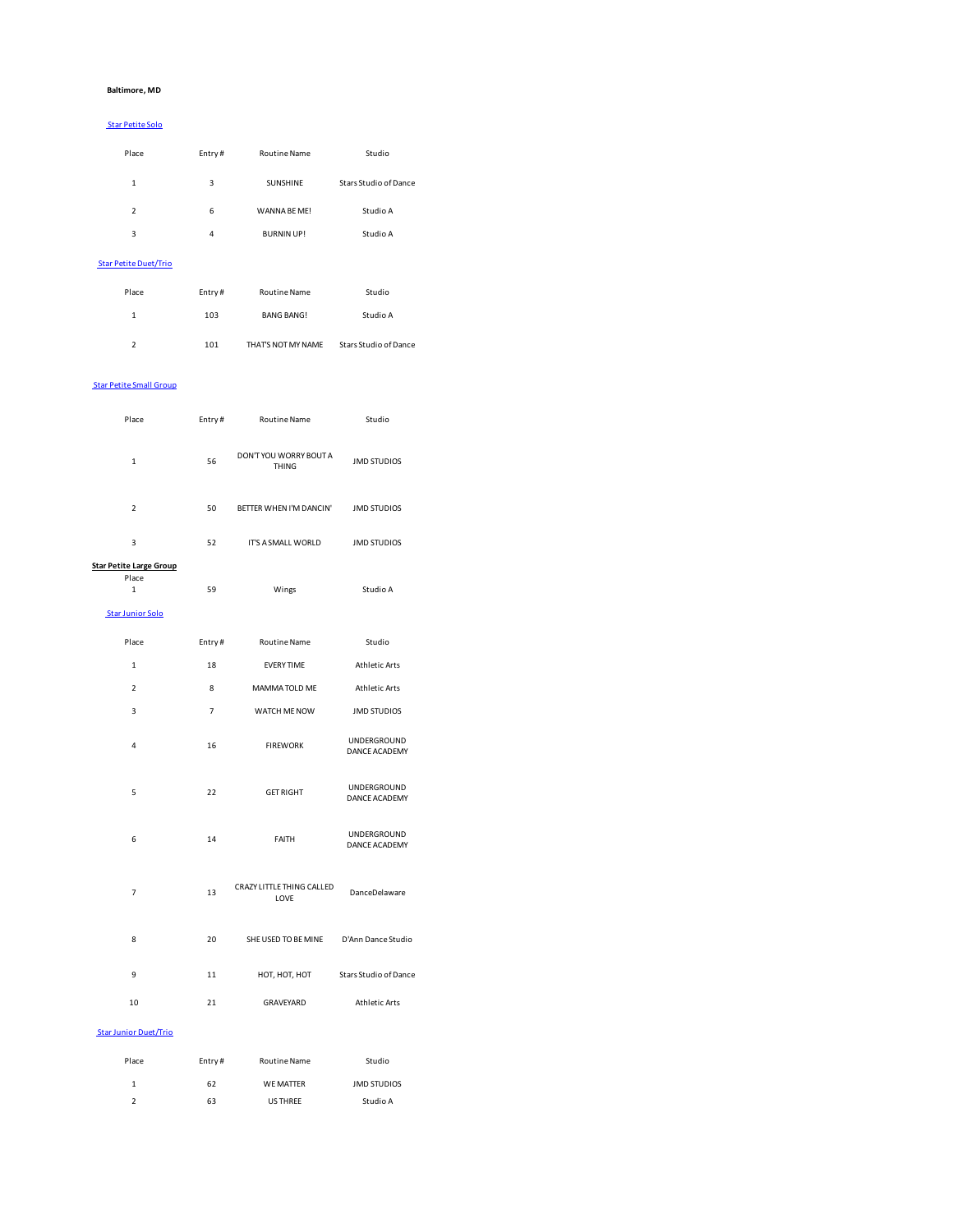#### Star Junior Small Group

| Place          | Entry# | <b>Routine Name</b>   | Studio             |
|----------------|--------|-----------------------|--------------------|
| 1              | 64     | <b>FAITH</b>          | <b>JMD STUDIOS</b> |
| $\mathfrak{p}$ | 76     | DANCE WITH ME TONIGHT | <b>JMD STUDIOS</b> |
| 3              | 70     | <b>BLUE GANGSTA</b>   | Studio A           |

## Star Junior Large Group

| Place | Entry# | <b>Routine Name</b> | Studio                              |  |
|-------|--------|---------------------|-------------------------------------|--|
| 1     | 87     | WERK IT OUT!        | <b>UNDERGROUND</b><br>DANCE ACADEMY |  |

#### **Star Teen Line/Production**

| Place                   | Entry# | <b>Routine Name</b> | Studio                  |
|-------------------------|--------|---------------------|-------------------------|
| <b>Top Score</b>        | 207    | <b>PARTY UP</b>     | Studio A                |
| <b>Star Senior Solo</b> |        |                     |                         |
| Place                   | Entry# | <b>Routine Name</b> | Studio                  |
| <b>Top Score</b>        | 142    | SAVAGE              | Lowman Dance<br>Company |
|                         |        |                     |                         |

### Power Petite Small Group

| Place         | Entry# | <b>Routine Name</b>     | Studio                    |
|---------------|--------|-------------------------|---------------------------|
| 1             | 84     | <b>GENERATION REMIX</b> | Arabesque Dance<br>Studio |
| $\mathfrak z$ | 71     | CLASSIC                 | Arabesque Dance<br>Studio |

#### Power Junior Small Group

| Place                    | Entry# | <b>Routine Name</b>     | Studio                    |
|--------------------------|--------|-------------------------|---------------------------|
| $\mathbf{1}$             | 88     | SOLDIERS                | Arabesque Dance<br>Studio |
| <b>Power Junior Solo</b> |        |                         |                           |
| Place                    | Entry# | <b>Routine Name</b>     | Studio                    |
| $\mathbf{1}$             | 27     | SO WILL I               | Arabesque Dance<br>Studio |
| $\overline{2}$           | 25     | AIN'T YOUR MAMA         | <b>Athletic Arts</b>      |
| 3                        | 28     | YOU CAN'T STOP THE BEAT | DanceDelaware             |
| 4                        | 29     | SENTIMENTAL HEART       | Arabesque Dance<br>Studio |
| 5                        | 23     | DON'T STOP ME NOW       | DanceDelaware             |

# Power Junior Duet/Trio

| Place          | Entry# | <b>Routine Name</b>    | Studio                    |
|----------------|--------|------------------------|---------------------------|
| 1              | 77     | DON TLET ME GO         | Athletic Arts             |
| $\mathfrak{p}$ | 73     | BETTER WHEN I'M DANCIN | Arabesque Dance<br>Studio |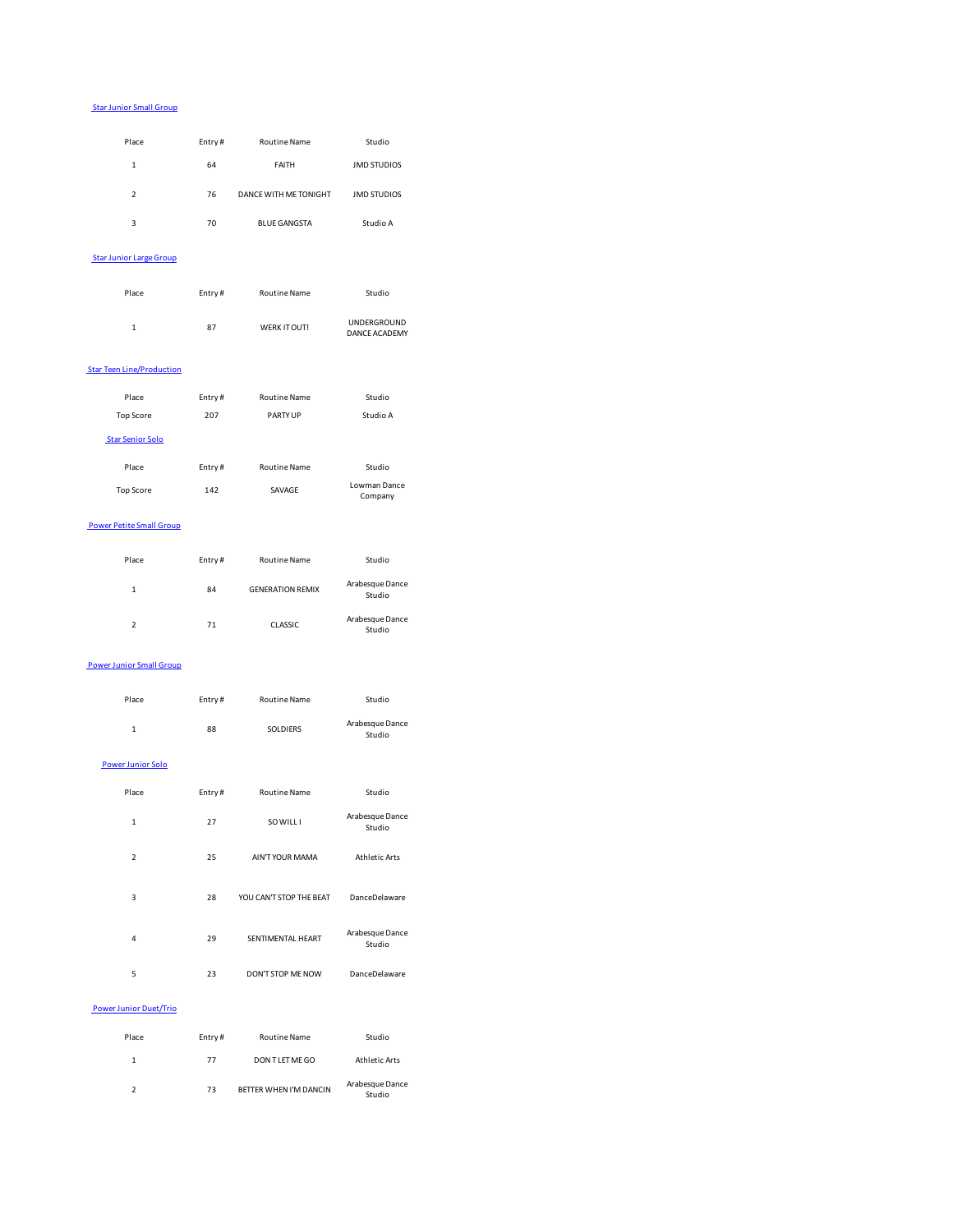#### Power Junior Large Group

| Place                                  | Entry# | <b>Routine Name</b>    | Studio                              |  |
|----------------------------------------|--------|------------------------|-------------------------------------|--|
| $\mathbf 1$                            | 83     | AWAKEN                 | <b>Stars Studio of Dance</b>        |  |
| $\overline{2}$                         | 69     | <b>RUN THIS</b>        | <b>JMD STUDIOS</b>                  |  |
| 3                                      | 81     | WAKKA WAKKA            | <b>JMD STUDIOS</b>                  |  |
| <b>Power Junior</b><br>Line/Production |        |                        |                                     |  |
| Place                                  | Entry# | <b>Routine Name</b>    | Studio                              |  |
| $\mathbf{1}$                           | 89     | HIGH SCHOOL MUSICAL    | DanceDelaware                       |  |
| <b>Power Teen Solo</b>                 |        |                        |                                     |  |
| Place                                  | Entry# | Routine Name           | Studio                              |  |
| $\mathbf{1}$                           | 232    | <b>JEALOUS</b>         | UNDERGROUND<br><b>DANCE ACADEMY</b> |  |
| $\overline{2}$                         | 238    | <b>GOT IT IN YOU</b>   | UNDERGROUND<br>DANCE ACADEMY        |  |
| 3                                      | 243    | <b>HOMETOWN</b>        | <b>JMD STUDIOS</b>                  |  |
| 4                                      | 231    | <b>GROWN WOMAN</b>     | Studio A                            |  |
| 5                                      | 233    | I AM LIGHT             | Arabesque Dance<br>Studio           |  |
| 6                                      | 241    | SOMEONE LIKE YOU       | Lowman Dance<br>Company             |  |
| 7                                      | 235    | IT MUST HAVE BEEN LOVE | DanceDelaware                       |  |
| 8                                      | 230    | MUSIC IN ME            | Arabesque Dance<br>Studio           |  |
| 9                                      | 236    | WONDERING              | DanceDelaware                       |  |
| 10                                     | 234    | <b>TURNING PAGE</b>    | Lowman Dance<br>Company             |  |
| <b>Power Teen Duet/Trio</b>            |        |                        |                                     |  |
| Place                                  | Entry# | <b>Routine Name</b>    | Studio                              |  |

| 1              | 112 | THE CHAIN           | <b>UNDERGROUND</b><br><b>DANCE ACADEMY</b> |
|----------------|-----|---------------------|--------------------------------------------|
| $\mathfrak{p}$ | 111 | TRIBE               | <b>JMD STUDIOS</b>                         |
| 3              | 115 | 2AM                 | Studio A                                   |
| 4              | 114 | <b>TRAGEDY</b>      | <b>UNDERGROUND</b><br><b>DANCE ACADEMY</b> |
| 5              | 110 | <b>RUNAWAY BABY</b> | Lowman Dance<br>Company                    |

# Power Teen Small Group

| Place          | Entry# | <b>Routine Name</b> | Studio             |
|----------------|--------|---------------------|--------------------|
| 1              | 199    | <b>BF ALIVE</b>     | Studio A           |
| $\mathfrak{p}$ | 193    | U <sub>2</sub> LUV  | Studio A           |
| 3              | 194    | PARTY HARD          | <b>JMD STUDIOS</b> |
| 4              | 196    | <b>UNITY</b>        | <b>JMD STUDIOS</b> |
| 5              | 225    | <b>UNION</b>        | <b>JMD STUDIOS</b> |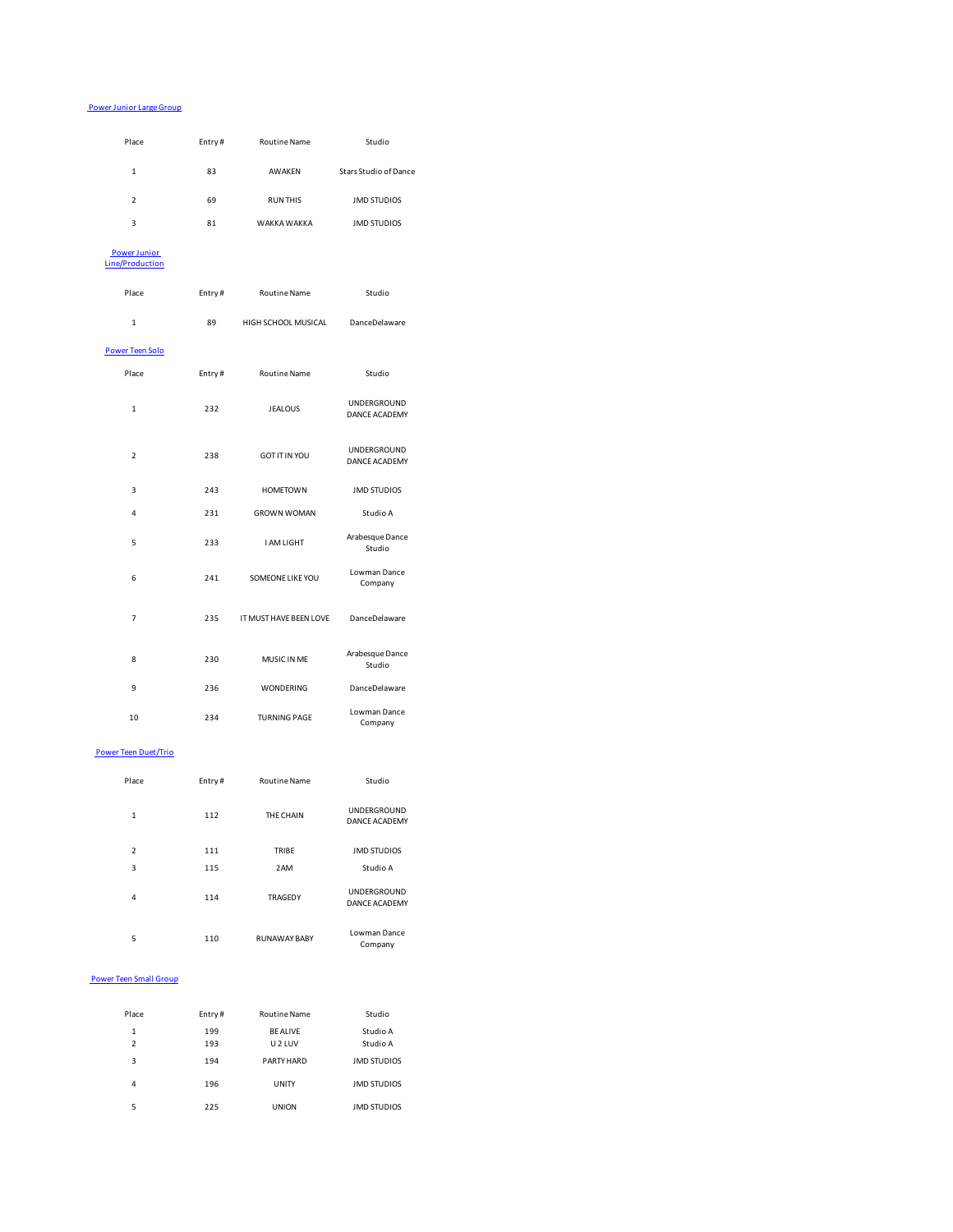#### Power Teen Large Group

| Place                             | Entry# | Routine Name              | Studio                       |
|-----------------------------------|--------|---------------------------|------------------------------|
| <b>Top Score</b>                  |        | 188 GUARDIANS AT THE GATE | Studio A                     |
|                                   |        |                           |                              |
| <b>Power Teen Line/Production</b> |        |                           |                              |
| Place                             | Entry# | Routine Name              | Studio                       |
| <b>Top Score</b>                  | 218    | GO HARD OR GO HOME        | Studio A                     |
| <b>Power Senior Solo</b>          |        |                           |                              |
|                                   |        |                           |                              |
| Place                             | Entry# | <b>Routine Name</b>       | Studio                       |
| 1                                 | 153    | RETROGRADE                | Studio A                     |
| 2                                 | 151    | <b>LAST ROUND</b>         | Studio A                     |
| 3                                 | 145    | A NEW LEAF                | UNDERGROUND<br>DANCE ACADEMY |
| 4                                 | 144    | STILL FIGHTING            | Studio A                     |
| 5                                 | 152    | IF I WANNA                | <b>JMD STUDIOS</b>           |
| 6                                 | 148    | <b>HEARTS A MESS</b>      | UNDERGROUND<br>DANCE ACADEMY |
| $\overline{7}$                    | 143    | THAT MAN                  | UNDERGROUND<br>DANCE ACADEMY |
| 8                                 | 146    | LOVE IN THE DARK          | UNDERGROUND<br>DANCE ACADEMY |
| 9                                 | 150    | WOLVES                    | UNDERGROUND<br>DANCE ACADEMY |
| 10                                | 141    | WHEN I GROW UP            | Lowman Dance<br>Company      |
| <b>Power Senior Duet/Trio</b>     |        |                           |                              |
| Place                             | Entry# | Routine Name              | Studio                       |
| <b>Top Score</b>                  | 118    | <b>LOST YOU</b>           | Studio A                     |
| <b>Power Senior Small Group</b>   |        |                           |                              |
| Place                             | Entry# | <b>Routine Name</b>       | Studio                       |
| $\mathbf 1$                       | 202    | <b>HAUNTED</b>            | Studio A                     |
| <b>Power Senior Large Group</b>   |        |                           |                              |
| Place                             | Entry# | Routine Name              | Studio                       |
| $\mathbf 1$                       | 227    | VIBECHECK!                | Studio A                     |
| <b>Energy Petite Solo</b>         |        |                           |                              |
| Place                             | Entry# | Routine Name              | Studio                       |
| $\mathbf 1$                       | 48     | <b>RIVER DEEP</b>         | C & C Dance Co               |
| <b>Energy Junior Solo</b>         |        |                           |                              |
| Place                             | Entry# | Routine Name              | Studio                       |
| $\mathbf 1$                       | 46     | NATURE BOY                | Edna Lee Dance<br>Studio     |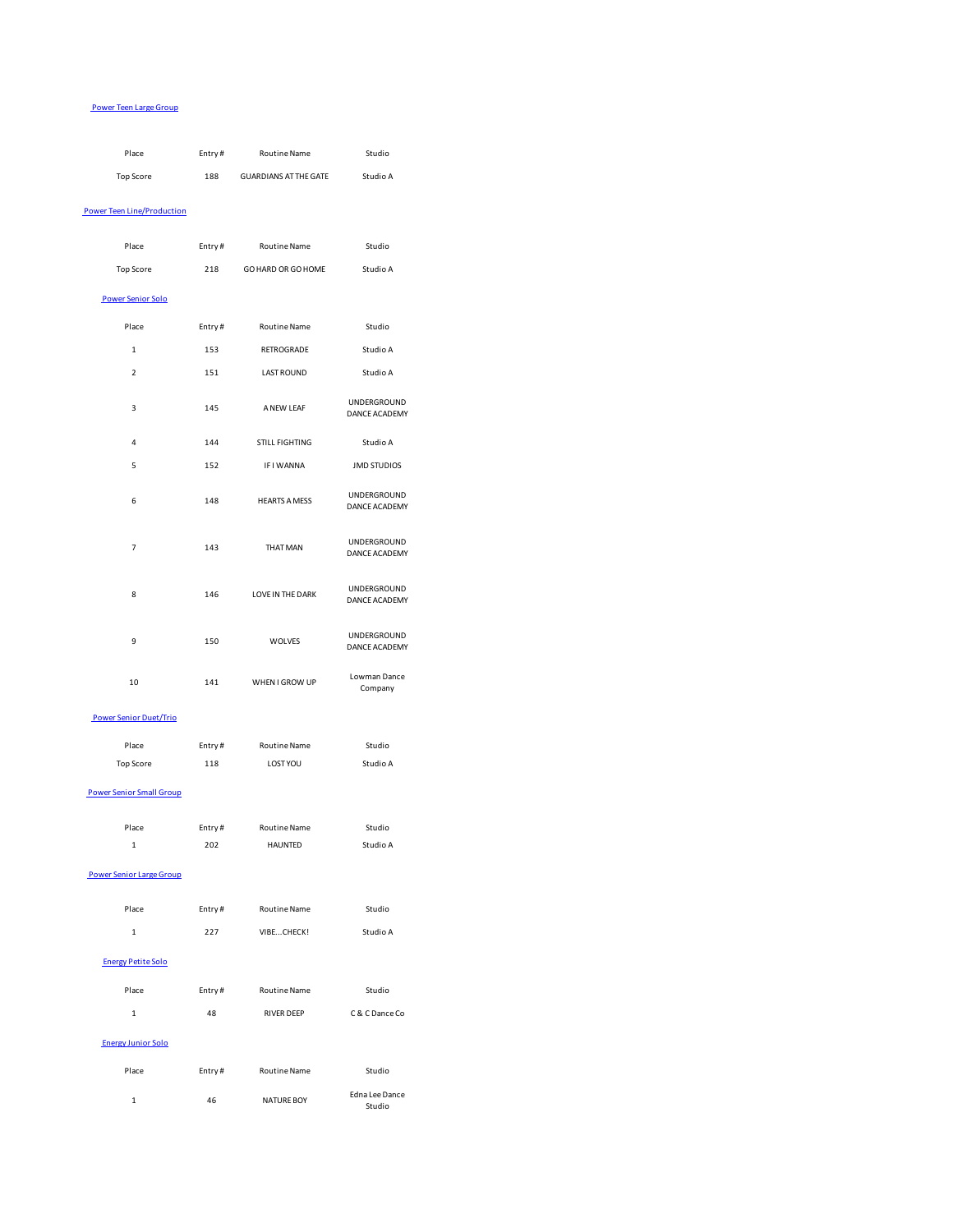| $\overline{2}$                   | 39     | SHE'S LIKE THE SWALLOW         | Edna Lee Dance<br>Studio  |
|----------------------------------|--------|--------------------------------|---------------------------|
| $\overline{\mathbf{3}}$          | 45     | I CAN'T STOP                   | Stars Studio of Dance     |
| $\overline{4}$                   | 42     | LOOK WHAT HAPPENED TO<br>MABEL | Edna Lee Dance<br>Studio  |
| 5                                | 38     | DREAM                          | Edna Lee Dance<br>Studio  |
| 6                                | 47     | <b>BONJOUR PARIS</b>           | Edna Lee Dance<br>Studio  |
| $\overline{7}$                   | 41     | <b>I BELIEVE</b>               | Arabesque Dance<br>Studio |
| 8                                | 44     | MISS SPECTACULAR               | Edna Lee Dance<br>Studio  |
| 9                                | 34     | STILL STANDING                 | Stars Studio of Dance     |
| 10                               | 36     | TO WHERE YOU ARE               | Edna Lee Dance<br>Studio  |
| <b>Energy Junior Duet/Trio</b>   |        |                                |                           |
| Place                            | Entry# | <b>Routine Name</b>            | Studio                    |
| $\mathbf{1}$                     | 92     | THE IMPOSSIBLE DREAM           | Edna Lee Dance<br>Studio  |
| $\overline{2}$                   | 79     | <b>BIRDS</b>                   | Edna Lee Dance<br>Studio  |
| 3                                | 98     | <b>BEST FRIENDS</b>            | Edna Lee Dance<br>Studio  |
| 4                                | 94     | HELP ME ON MY WAY              | Arabesque Dance<br>Studio |
| 5                                | 86     | <b>IFICOULD</b>                | Edna Lee Dance<br>Studio  |
| <b>Energy Junior Small Group</b> |        |                                |                           |
| Place                            | Entry# | <b>Routine Name</b>            | Studio                    |
| $\mathbf{1}$                     | 107    | ANYWHERE BUT HERE              | Edna Lee Dance<br>Studio  |
| $\overline{2}$                   | 55     | STEAM HEAT                     | Edna Lee Dance<br>Studio  |
| 3                                |        | THE WIZARDS OF                 |                           |

4 106 GO THE DISTANCE Edna Lee Dance Studio 5 82 POISON Arabesque Dance Studio Energy Teen Solo Place Entry # Routine Name Studio 1 264 FILM CREDITS Edna Lee Dance Studio 2 262 JE SUIS MALADE Edna Lee Dance Studio 3 260 LALENA Edna Lee Dance Studio 4 273 MEIN HERR C & C Dance Co

5 257 SOLITARY Edna Lee Dance Studio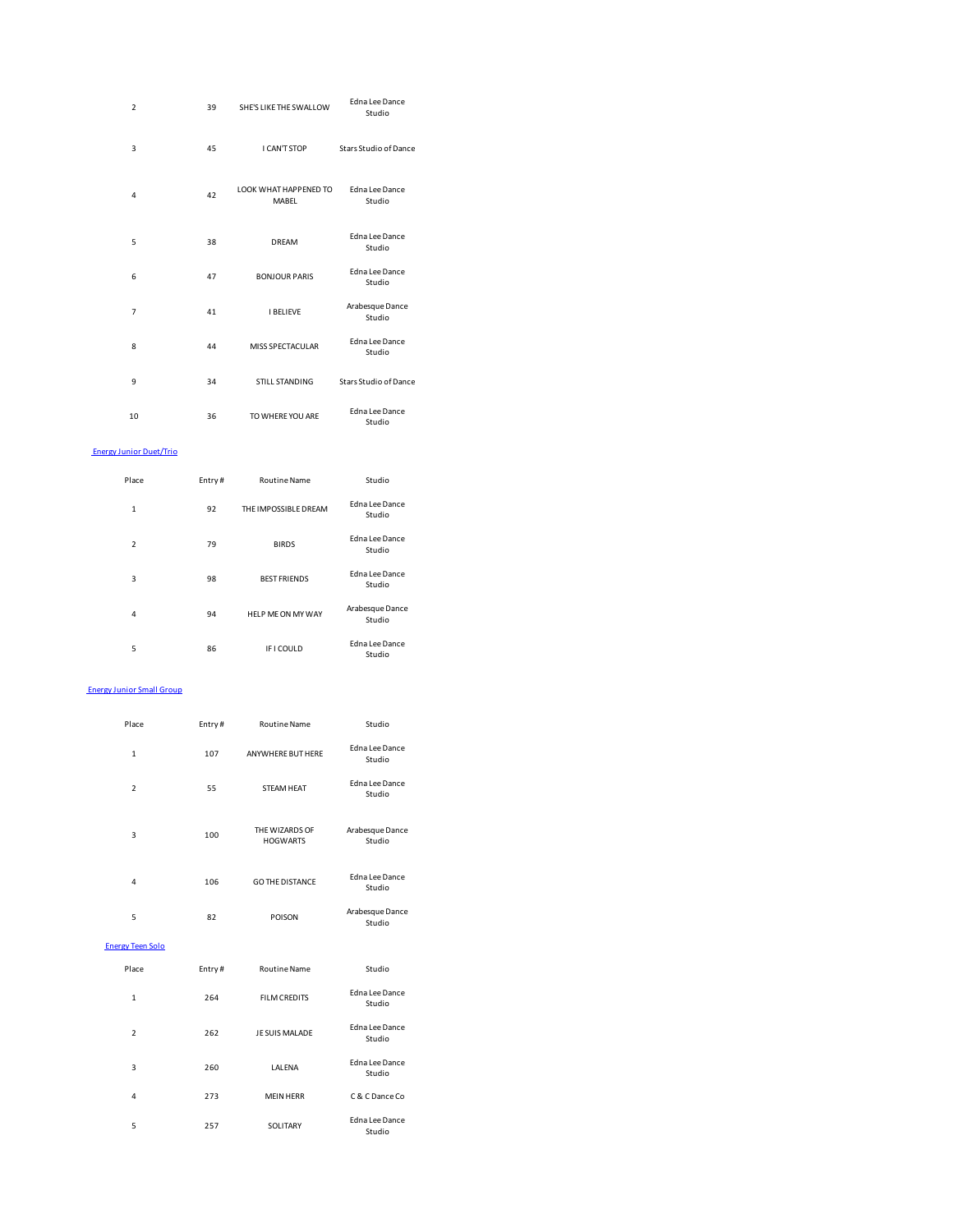| 6  | 254 | CARRY YOU        | Stars Studio of Dance           |
|----|-----|------------------|---------------------------------|
| 7  | 270 | <b>RFVIVAL</b>   | Stars Studio of Dance           |
| 8  | 275 | LFT IT BF        | Arabesque Dance<br>Studio       |
| 9  | 266 | LOST WITHOUT YOU | <b>Edna Lee Dance</b><br>Studio |
| 10 | 276 | <b>ARCADE</b>    | <b>DanceDelaware</b>            |

## Energy Teen Duet/Trio

| Place          | Entry# | <b>Routine Name</b>      | Studio                          |  |
|----------------|--------|--------------------------|---------------------------------|--|
| $\mathbf{1}$   | 129    | <b>SEVEN NATION ARMY</b> | Edna Lee Dance<br>Studio        |  |
| $\overline{2}$ | 119    | CHAIRMAN'S WALTZ         | <b>Edna Lee Dance</b><br>Studio |  |
| 3              | 127    | SOMEBODY                 | Edna Lee Dance<br>Studio        |  |
| 4              | 120    | I LOOK TO YOU            | <b>Edna Lee Dance</b><br>Studio |  |
| 5              | 125    | I'LL KEEP YOU SAFE       | Edna Lee Dance<br>Studio        |  |

#### Energy Teen Small Group

| Place          | Entry# | <b>Routine Name</b>         | Studio                          |  |
|----------------|--------|-----------------------------|---------------------------------|--|
| 1              | 191    | <b>FLEPHANT IN THE ROOM</b> | Edna Lee Dance<br>Studio        |  |
| $\overline{2}$ | 223    | PRESSURE                    | Edna Lee Dance<br>Studio        |  |
| 3              | 185    | <b>LONG TIME TRAVELER</b>   | Edna Lee Dance<br>Studio        |  |
| 4              | 210    | WATER FROM THE MOON         | <b>Edna Lee Dance</b><br>Studio |  |
| 5              | 189    | <b>FALL IN LINE</b>         | Arabesque Dance<br>Studio       |  |

#### Energy Teen Large Group

| Place | Entry# | <b>Routine Name</b> | Studio                   |
|-------|--------|---------------------|--------------------------|
| 1     | 219    | THE DRIFT           | Edna Lee Dance<br>Studio |

#### Energy Teen Line/Production

| Place | Entry# | <b>Routine Name</b> | Studio                   |
|-------|--------|---------------------|--------------------------|
| 1     | 203    | THE GREATEST SHOW   | Edna Lee Dance<br>Studio |

# Energy Senior Solo

| Place         | Entry# | <b>Routine Name</b>            | Studio                          |
|---------------|--------|--------------------------------|---------------------------------|
| $\mathbf{1}$  | 170    | <b>FLEMENTS</b>                | Edna Lee Dance<br>Studio        |
| $\mathcal{P}$ | 175    | WALTZ WITH ME UNDER<br>THE SUN | Edna Lee Dance<br>Studio        |
| 3             | 170.1  | <b>VIFNNA</b>                  | Edna Lee Dance<br>Studio        |
| 4             | 166    | THE FACE                       | <b>Edna Lee Dance</b><br>Studio |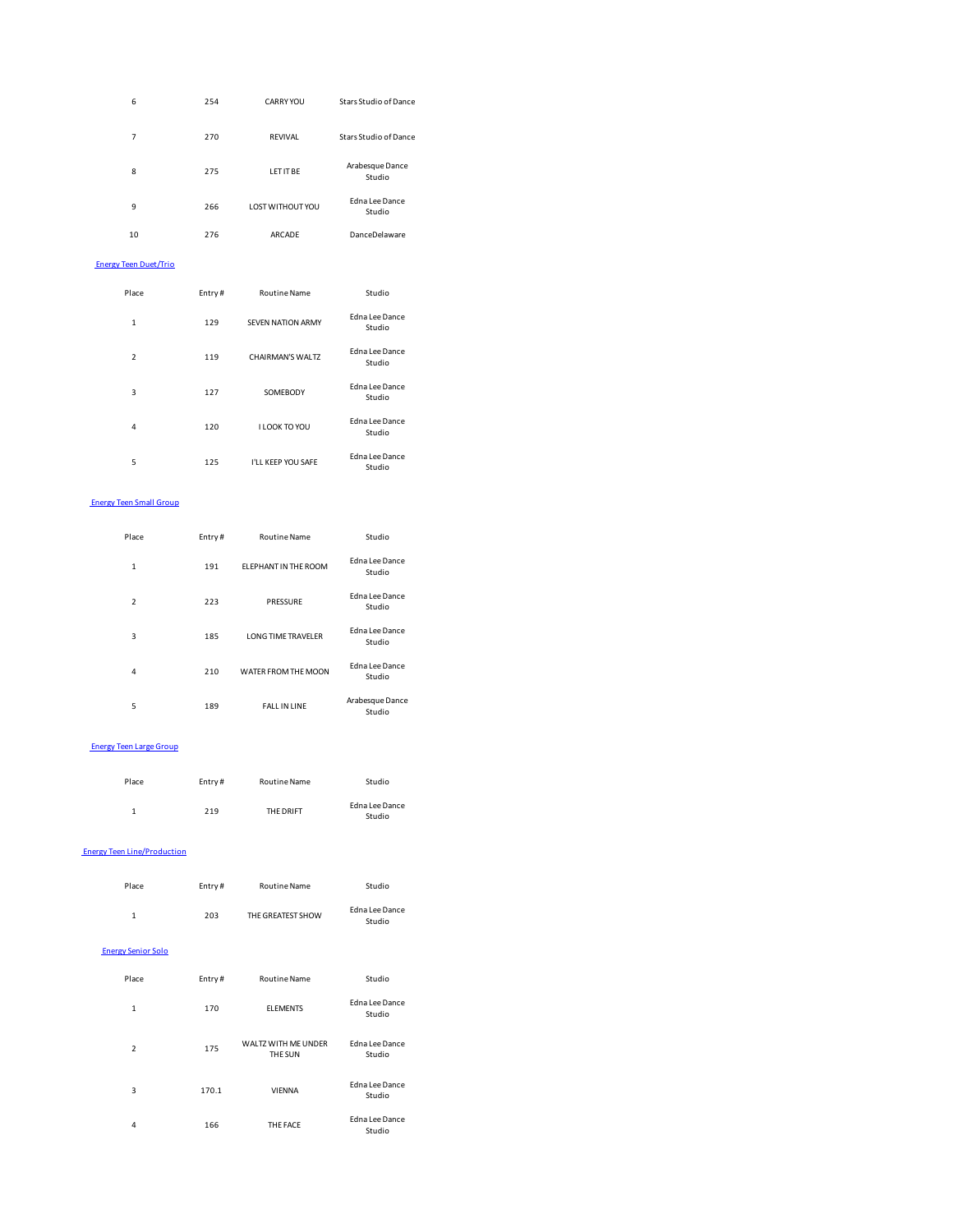| 5  | 178 | IN THE WOODS<br>SOMEWHERE | <b>Stars Studio of Dance</b> |
|----|-----|---------------------------|------------------------------|
| 6  | 176 | SONG FOR YOU              | Edna Lee Dance<br>Studio     |
| 7  | 159 | <b>BODY LANGUAGE</b>      | Edna Lee Dance<br>Studio     |
| 8  | 167 | THEN YOU LOOK AT ME       | Edna Lee Dance<br>Studio     |
| 9  | 183 | BRAZIL                    | Stars Studio of Dance        |
| 10 | 182 | <b>BROTSJOR</b>           | Edna Lee Dance<br>Studio     |

# Energy Senior Duet/Trio

| Place          | Entry# | <b>Routine Name</b>                | Studio                          |
|----------------|--------|------------------------------------|---------------------------------|
|                |        |                                    |                                 |
| $\mathbf{1}$   | 131    | ALL LASK OF YOU                    | <b>Edna Lee Dance</b><br>Studio |
| $\overline{2}$ | 138    | <b>MEIN HEIR</b>                   | <b>Edna Lee Dance</b><br>Studio |
| $\overline{3}$ | 133    | WHAT THE WORLD NEEDS<br><b>NOW</b> | Stars Studio of Dance           |
| $\overline{a}$ | 130    | <b>AJAAJA</b>                      | <b>Stars Studio of Dance</b>    |
| 5              | 134    | <b>WINTER SONG</b>                 | <b>Edna Lee Dance</b><br>Studio |
| 6              | 135    | <b>STORY TIME</b>                  | <b>JMD STUDIOS</b>              |
| $\overline{7}$ | 139    | IN THE SHALLOW                     | <b>Edna Lee Dance</b><br>Studio |
| $\mathbf{8}$   | 124    | <b>I PUT A SPELL ON YOU</b>        | <b>Edna Lee Dance</b><br>Studio |
| 9              | 137    | <b>LOSE MY BREATH</b>              | Stars Studio of Dance           |
| 10             | 140    | <b>HALLUCINATE</b>                 | <b>Edna Lee Dance</b><br>Studio |

#### Energy Senior Small Group

| Place          | Entry# | <b>Routine Name</b>           | Studio                          |
|----------------|--------|-------------------------------|---------------------------------|
| $\mathbf{1}$   | 192    | IT'S ALL COMING BACK TO<br>MF | <b>Stars Studio of Dance</b>    |
| $\overline{2}$ | 197    | <b>TELL HIM</b>               | <b>Edna Lee Dance</b><br>Studio |
| 3              | 205    | THE LEAVING SONG              | Edna Lee Dance<br>Studio        |
| $\overline{4}$ | 215    | I GOTCHA                      | <b>Edna Lee Dance</b><br>Studio |
| 5              | 221    | <b>STREETS</b>                | Stars Studio of Dance           |

# Energy Senior Large Group

| Place | Entry# | <b>Routine Name</b>                      | Studio                   |
|-------|--------|------------------------------------------|--------------------------|
| 1     | 229    | <b>RUNNING WITH THE</b><br><b>WOLVES</b> | Edna Lee Dance<br>Studio |

**Energy Senior**<br>
Line/Production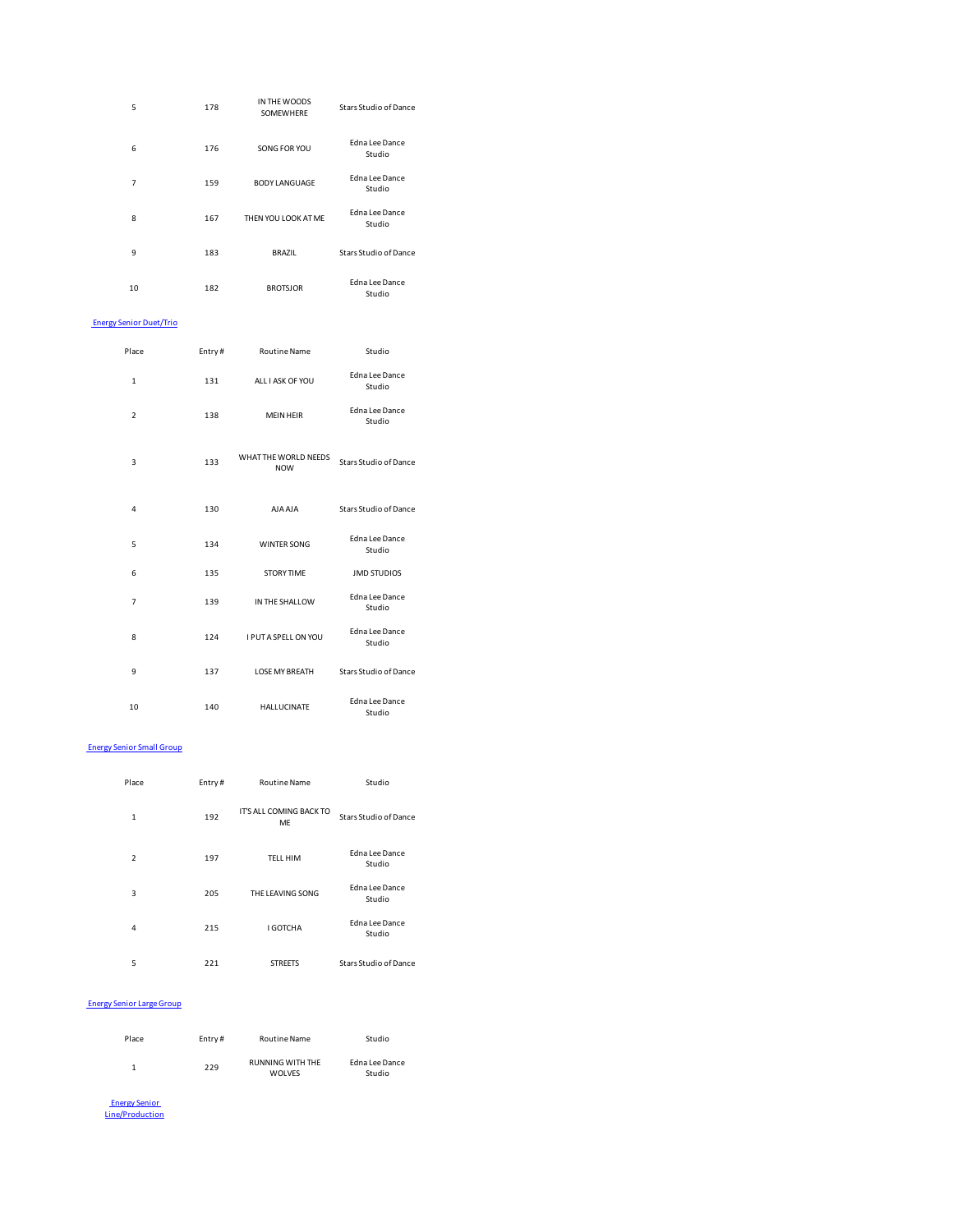| Place                                                                            | Entry#       | Routine Name                              | Studio                   |               |
|----------------------------------------------------------------------------------|--------------|-------------------------------------------|--------------------------|---------------|
| Top Score                                                                        | 212          | RAIN                                      | Stars Studio of Dance    |               |
| <b>Energy Adult Solo</b>                                                         |              |                                           |                          |               |
| Place                                                                            | Entry#       | <b>Routine Name</b>                       | Studio                   |               |
| Top Score                                                                        | 184          | MY HEART WILL GO ON Stars Studio of Dance |                          |               |
| <b>Industry Dance Awards Best</b><br>Jazz                                        |              |                                           |                          |               |
| Place                                                                            | Entry#       | Routine Name                              | Studio                   |               |
| $\mathbf{1}$                                                                     | 223          | PRESSURE                                  | Edna Lee Dance<br>Studio |               |
| <b>Industry Dance Awards Best</b><br>Lyrical/Modern/Contemporar<br>Y             |              |                                           |                          |               |
| Place                                                                            | Entry#       | Routine Name                              | Studio                   |               |
| $\mathbf 1$                                                                      | 191          | ELEPHANT IN THE ROOM                      | Edna Lee Dance<br>Studio |               |
| <b>Industry Dance Awards Best</b><br><b>Musical</b><br>Theater/Novelty/Character |              |                                           |                          |               |
| Place                                                                            | Entry#       | Routine Name                              | Studio                   |               |
| $\mathbf 1$                                                                      | 222          | SING, SING, SING                          | Edna Lee Dance<br>Studio |               |
| <b>Industry Dance Awards Best</b><br><b>Hip Hop</b>                              |              |                                           |                          |               |
| Place                                                                            | Entry#       | Routine Name                              | Studio                   |               |
| $\mathbf 1$                                                                      | 221          | <b>STREETS</b>                            | Stars Studio of Dance    |               |
| <b>Industry Dance Awards Best</b><br>Open/Acro/Ballet                            |              |                                           |                          |               |
| Place                                                                            | Entry#       | Routine Name                              | Studio                   |               |
| $\mathbf 1$                                                                      | 203          | THE GREATEST SHOW                         | Edna Lee Dance<br>Studio |               |
| <b>Industry Dance Awards Best</b><br>Tap                                         |              |                                           |                          |               |
| Place                                                                            | Entry#       | <b>Routine Name</b>                       | Studio                   |               |
| $\mathbf 1$                                                                      | 187          | STRENGTH IN NUMBERS                       | <b>JMD STUDIOS</b>       |               |
| People's Choice Award<br>Place<br>$\mathbf 1$                                    | Entry#<br>68 | Routine Name<br>Gametime                  | Studio<br>Dance Delaware |               |
| <b>Highest Scoring Solo of</b><br>Competition                                    |              |                                           |                          |               |
| Place                                                                            | Entry#       | Routine Name                              | Studio                   | Dancer        |
| $\mathbf 1$                                                                      | 264          | <b>FILM CREDITS</b>                       | Edna Lee Dance<br>Studio | Abigail Moser |